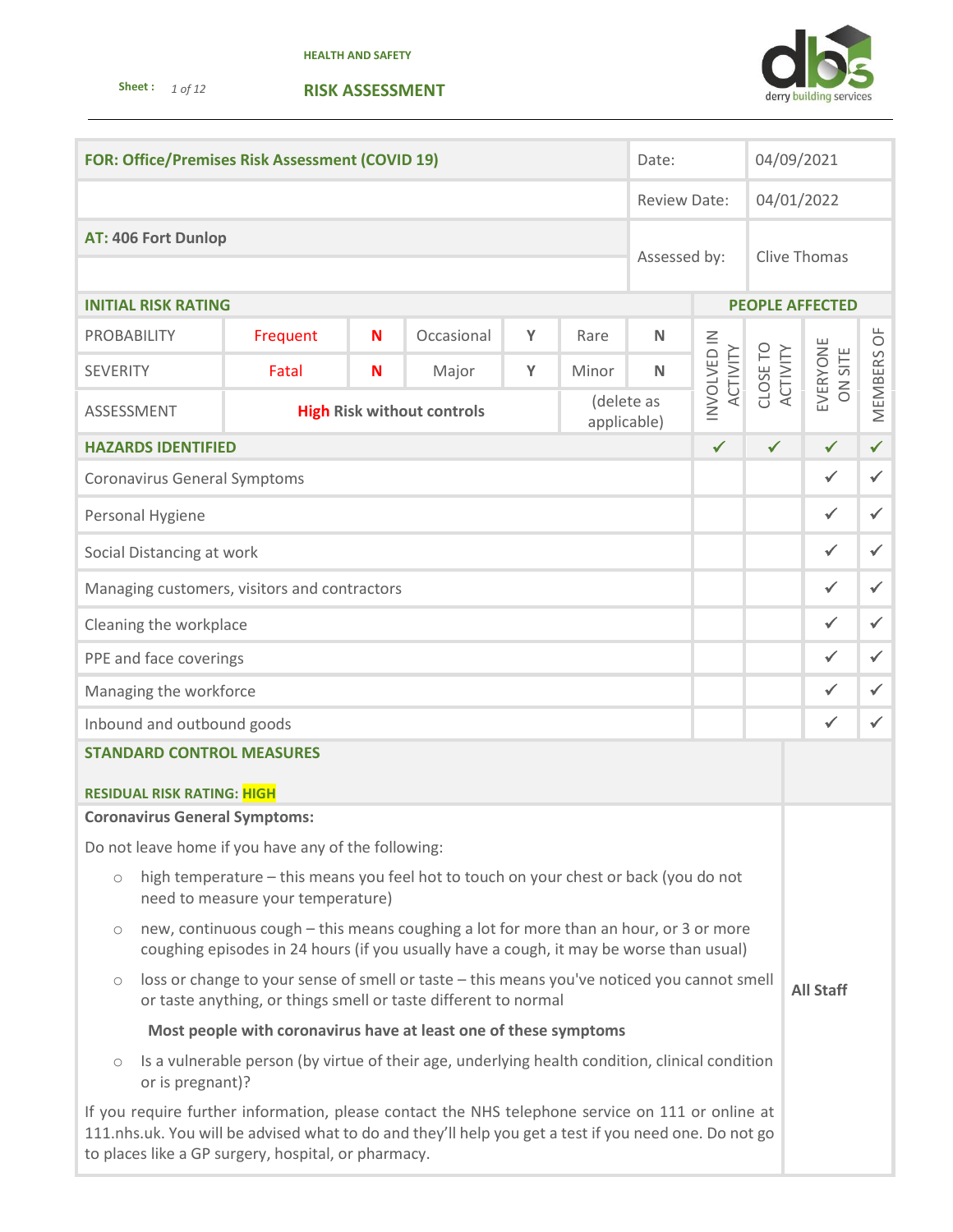



| If you sneeze or cough, try to do this in a tissue or into the crook of your elbow. Place any used<br>tissue in a bin                                                                                                                                                                                                                                                                                                                                                  |                  |  |  |  |
|------------------------------------------------------------------------------------------------------------------------------------------------------------------------------------------------------------------------------------------------------------------------------------------------------------------------------------------------------------------------------------------------------------------------------------------------------------------------|------------------|--|--|--|
| If you develop a high temperature or a persistent cough you must stop work immediately, advise<br>your supervisor and return home immediately, try to avoid touching anything as you leave                                                                                                                                                                                                                                                                             |                  |  |  |  |
| Self-Isolation:                                                                                                                                                                                                                                                                                                                                                                                                                                                        |                  |  |  |  |
| Staying at home if you have symptoms (self-isolation)                                                                                                                                                                                                                                                                                                                                                                                                                  |                  |  |  |  |
| If symptoms develop then the affected person should self isolate and arrange PCR test using the<br>NHS Corona Virus test booking platform continuing to follow the latest PHE/ NHS self-isolation<br>guidelines.                                                                                                                                                                                                                                                       | <b>All Staff</b> |  |  |  |
| Any person who exhibits Covid-19 symptoms should self-isolate and not travel or<br>$\bigcirc$<br>present themselves for work.                                                                                                                                                                                                                                                                                                                                          |                  |  |  |  |
| <b>Reporting - B&amp;K Group Employees:</b>                                                                                                                                                                                                                                                                                                                                                                                                                            |                  |  |  |  |
| Should any employee develop Covid-19 symptoms and have to self-isolate as above - including in<br>relation to other members of their household - they are required to report this to Janie. Anderton<br>@derry-bs.co.uk and their line manager.                                                                                                                                                                                                                        | <b>All Staff</b> |  |  |  |
| Suspected cases should be updated on return to work e.g. on receipt of a 'negative' test                                                                                                                                                                                                                                                                                                                                                                               |                  |  |  |  |
| <b>Personal Hygiene:</b>                                                                                                                                                                                                                                                                                                                                                                                                                                               |                  |  |  |  |
| Simple hygiene measures can help protect your own health and everyone else's:                                                                                                                                                                                                                                                                                                                                                                                          |                  |  |  |  |
| Don't touch your face<br>$\bullet$<br>Avoid touching your eyes, nose and mouth.<br>$\bullet$<br>Don't cough or sneeze into your hands<br>$\bullet$<br>Cover your mouth and nose with your elbow or tissue when coughing or sneezing. Dispose<br>$\bullet$<br>of used tissue immediately.<br>Keep your distance -Stay away from people who are coughing or sneezing.<br>$\bullet$<br>Wash hands frequently with soap and water for at least 20-30 seconds.<br>$\bullet$ | <b>All Staff</b> |  |  |  |
| If using a hand sanitizer ensure that it contains at least 60 per cent alcohol, ensure coverage on all<br>parts of the hands and rub hands together for 20-30 seconds until hands feel dry.                                                                                                                                                                                                                                                                            |                  |  |  |  |
| If hands are visibly dirty, always wash hands with soap and water.                                                                                                                                                                                                                                                                                                                                                                                                     |                  |  |  |  |
| Regular cleaning of your smartphone and smartphones, tablets and laptops need to be cleaned more<br>than ever to help limit the spread of the coronavirus.                                                                                                                                                                                                                                                                                                             |                  |  |  |  |
| Do not bring unnecessary items to work.                                                                                                                                                                                                                                                                                                                                                                                                                                |                  |  |  |  |
| Personal clothing and items, such as handbags should be stored in lockers or personal storage boxes<br>- these items should not be placed on desks or common surfaces                                                                                                                                                                                                                                                                                                  |                  |  |  |  |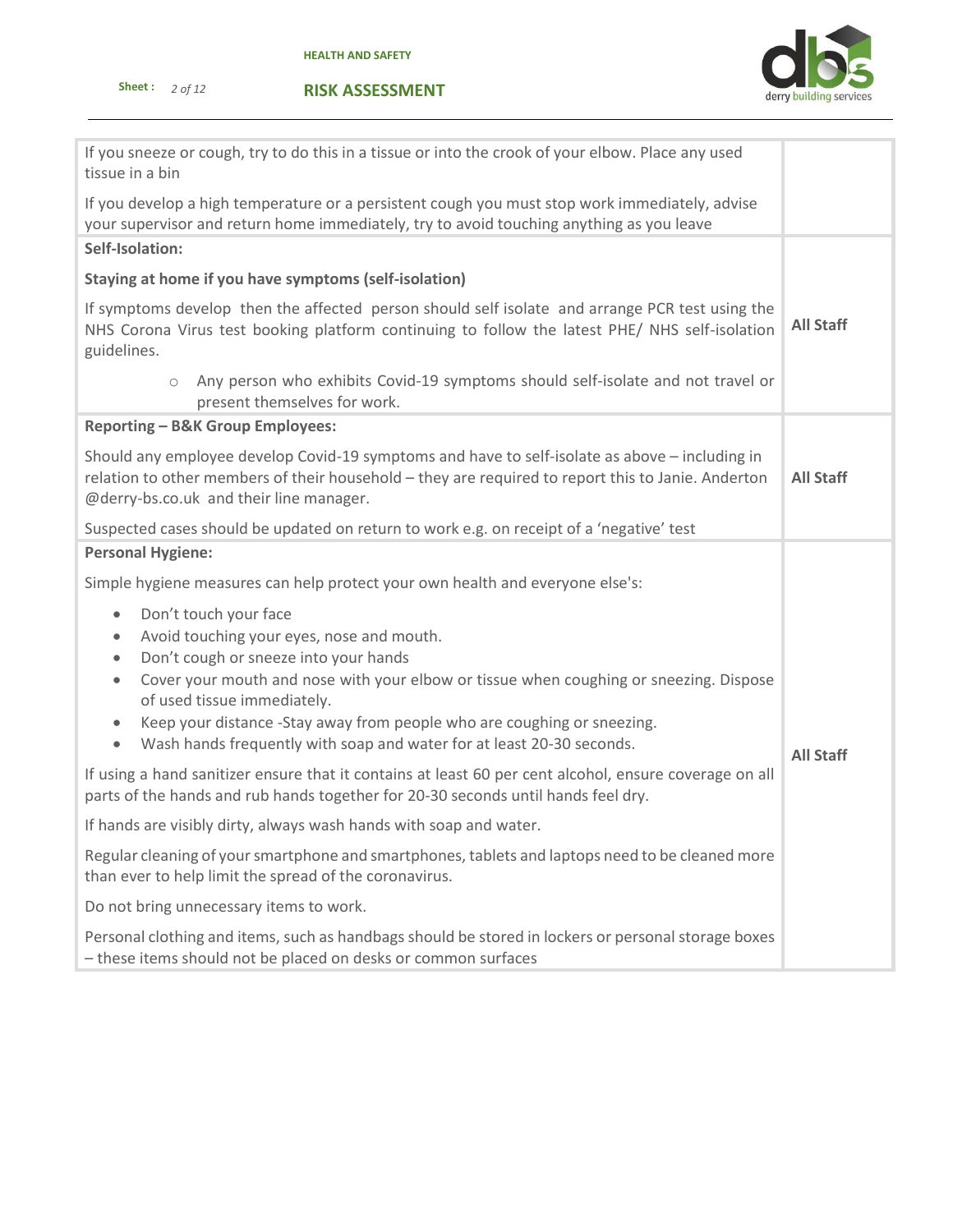



| 1.0 Social Distancing at work:                                                                                                                                                                                                                                                                  |                  |
|-------------------------------------------------------------------------------------------------------------------------------------------------------------------------------------------------------------------------------------------------------------------------------------------------|------------------|
| <b>RESIDUAL RISK RATING: MEDIUM</b>                                                                                                                                                                                                                                                             |                  |
| Public Health England guidelines including, where possible, maintaining a sensible distance from<br>others.                                                                                                                                                                                     |                  |
| Review workspace to maintain sensible distancing requirements - the maximum number occupants<br>in shared or communal offices / rooms should be established.                                                                                                                                    |                  |
| Everyone is advised to generally keep a sensible distance apart and work should be planned to<br>minimise contact between workers, avoiding skin-to-skin including handshakes and face-to-face<br>contact.                                                                                      | <b>ALL STAFF</b> |
| Workplace station screens have been provided, Face to Face working is to be avoided.                                                                                                                                                                                                            |                  |
| Seating plans to be adhered too.                                                                                                                                                                                                                                                                |                  |
| Understand entrance and exit protocols.                                                                                                                                                                                                                                                         |                  |
|                                                                                                                                                                                                                                                                                                 |                  |
| Comment: Covid -19 Social distancing signage has been strategically located throughout all office<br>areas, Office occupancy levels have been considered to ensure sensible social distancing,<br>Workstation screens will remain in place. Occupancy levels to be ascertained and not exceeded |                  |
| 1.1 Coming to and leaving work:                                                                                                                                                                                                                                                                 |                  |
| <b>RESIDUAL RISK RATING: MEDIUM</b>                                                                                                                                                                                                                                                             |                  |
| You should try to travel to the office alone whenever possible.                                                                                                                                                                                                                                 |                  |
| Where possible workers should avoid using public transport. Where public transport is the only<br>option - try to arrange during off-peak hours.                                                                                                                                                |                  |
| Observe any Government requirements relating to use of face coverings where applicable.                                                                                                                                                                                                         |                  |
| Alternatives to public transport may include walking, cycling or driving.                                                                                                                                                                                                                       |                  |
| Plan to ensure there are adequate parking facilities / secure cycle storage (no cycles in offices).                                                                                                                                                                                             | <b>ALL STAFF</b> |
| Car sharing should be in line with Government guidelines e.g. Family members who reside together                                                                                                                                                                                                |                  |
| Reducing congestion at entrances e.g. Distance markings.                                                                                                                                                                                                                                        |                  |
| Introducing priority flow at entry and exit points.                                                                                                                                                                                                                                             |                  |
| Providing handwashing facilities, or hand sanitiser at entry and exit points.                                                                                                                                                                                                                   |                  |
| Self-sanitise hard surfaces on security devices such as keypads                                                                                                                                                                                                                                 |                  |
| Comment: Access and egress into the office has been considered with dedicated points of entry dependant on<br>location of individual workstations within the offices.<br>Regular lateral flow testing will be undertaken, DBS offices are registered testing centres although Lateral           |                  |
| flow testing is not mandatory employees should consider taking regular tests<br>1.2 Moving around buildings and worksites:                                                                                                                                                                      |                  |
|                                                                                                                                                                                                                                                                                                 |                  |
| <b>RESIDUAL RISK RATING: MEDIUM</b><br>Circulation routes / stairs / corridors:                                                                                                                                                                                                                 |                  |
| Staff should use stairs in preference to lifts. Where lifts must be used, this should be single person                                                                                                                                                                                          | <b>ALL STAFF</b> |
| use or designated occupancy and positioning, to reduce contact.                                                                                                                                                                                                                                 |                  |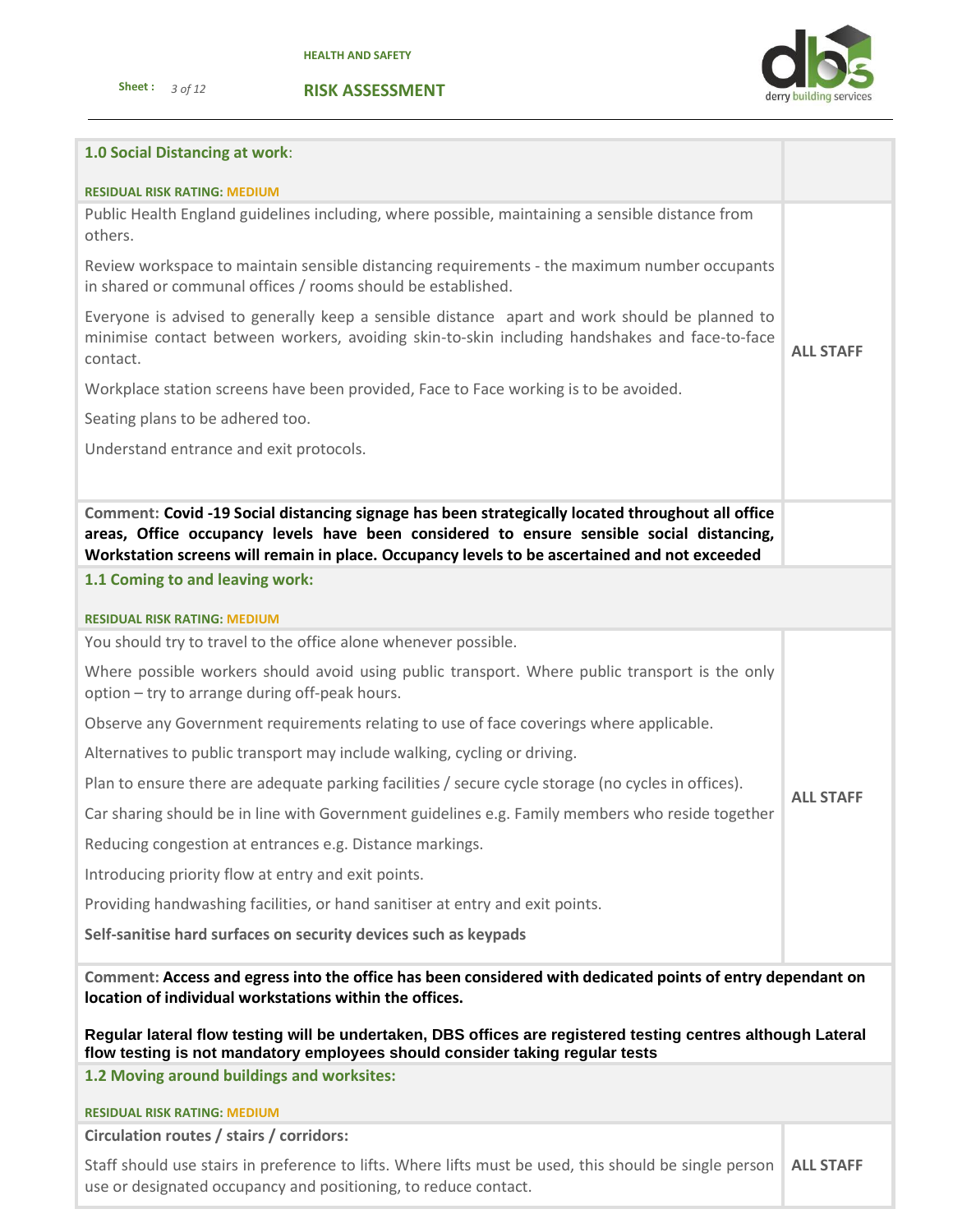

**ALL STAFF**

Regularly clean touchpoints such as doors and buttons.

Walkways and corridors around the office should be arranged and managed to maintain social distancing. Where it is possible, implement one-way systems throughout the office, including staircases where there is more than one staircase.

Stairwells should not be used for phone calls.

Remove any break-out areas which are affected

**Comment: Landlord areas, Office, WC , access & egress are controlled by the Fort Dunlop Landlord, Please ensure sensible distancing when transiting through these areas.**

# **1.3 Premises – Time & Attendance:**

### **RESIDUAL RISK RATING: MEDIUM**

All employees and visitors must sign in and out of the premises – records should be maintained by a member of the reception team or office team.

All premises should maintain access control and records to include:

- Sign-in / sign-out Tablets / biometric devices should be subject to 'self-sanitising'
- Controlled access one entrance

Enforcement of sign-in / sign-out is the responsibility of line managers and building managers

# **Comment: Suitable numbers of first aiders and fire wardens have been trained, Emergency procedures reference raising the alarm, building evacuation and seeking first aid remain unchanged.**

**1.4 Making the main workplace safe for people who work statically**

### **RESIDUAL RISK RATING: MEDIUM**

**Workstation Sanitary:**

Workstations should be allocated to an individual where possible – discourage / minimise shared

All workstations and desks should be cleared and kept tidy to enable cleaning and sanitising to be completed effectively.

Refrain where possible from sharing stationary etc.

Personal effects including bags should be kept off workstation surfaces and stored separately **ALL STAFF**

Before eating at your desk, you should reclean the surface and your hands

If you cough or sneeze at your workstation the area should immediately be cleaned, and any cloths / tissues disposed of in the bin

Remember to sanitise your hands

**Comment: Work Stations screens will remain in place and should be cleaned regularly, Individuals have now been allocated dedicated work stations, If you use someone else's workstation then clean and sanitise before the next user.**

# **1.5 Meetings**

### **RESIDUAL RISK RATING: LOW**

Where possible all meetings should be conducted via remote working tools such as Microsoft teams to eliminate face to face meetings and maintain sensible distancing

Hold meetings in well-ventilated rooms whenever possible

**All Staff**

Meetings should be reduced to only those absolutely necessary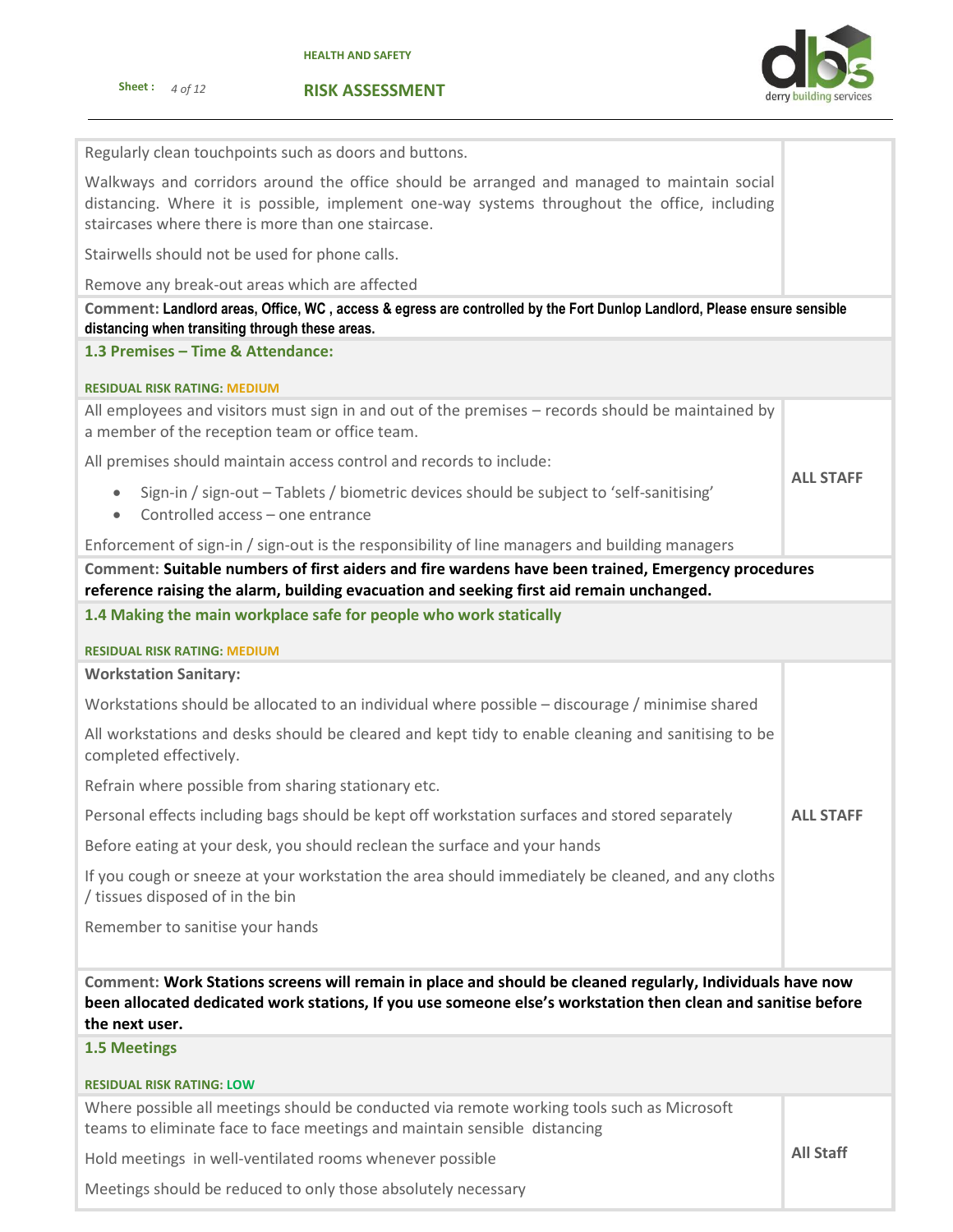



| Visitors must be by appointment and escorted at all times, Evidence of a recent Lateral flow test<br>must be provided prior to all visits.                                                                                      |                   |
|---------------------------------------------------------------------------------------------------------------------------------------------------------------------------------------------------------------------------------|-------------------|
| Visitors must be reminded not to travel or attend if they have Covid-19 symptoms                                                                                                                                                |                   |
| Sensible Social Distancing must be maintained                                                                                                                                                                                   |                   |
| Avoid sharing pens and objects                                                                                                                                                                                                  |                   |
| For areas where regular meetings take place use floor signage etc. to help maintain social<br>distancing                                                                                                                        |                   |
| Hand sanitiser and surface wipes should be provided                                                                                                                                                                             |                   |
| <b>Comment:</b>                                                                                                                                                                                                                 |                   |
| <b>1.6 Common Areas</b>                                                                                                                                                                                                         |                   |
| 1.6.1 General                                                                                                                                                                                                                   |                   |
| <b>RESIDUAL RISK RATING: Medium</b>                                                                                                                                                                                             |                   |
| Maintain Sensible distancing.                                                                                                                                                                                                   |                   |
| Do not stop and converse in corridors/ Staircases.                                                                                                                                                                              |                   |
| Adopt a give way system to avoid face to face contact in corridors / staircases                                                                                                                                                 | <b>All Staff</b>  |
| Staff to use allocated kitchen areas.                                                                                                                                                                                           |                   |
|                                                                                                                                                                                                                                 |                   |
| Comment:                                                                                                                                                                                                                        |                   |
| 1.6.3 Smoking/Vaping:                                                                                                                                                                                                           |                   |
| <b>RESIDUAL RISK RATING: HIGH</b>                                                                                                                                                                                               |                   |
| No smoking site                                                                                                                                                                                                                 | <b>Staff that</b> |
| Encourage staff not to share cigarettes and lighters etc                                                                                                                                                                        | Smoke/Vape        |
| Regular emptying of cigarette bins, double bag contents before placing into general waste                                                                                                                                       |                   |
| Comment: Staff that smoke should be mindful of forming small groups outside the office boundary, Ensure<br>correct disposal of cigarette waste.                                                                                 |                   |
| Increased risk of contamination due to smokers touching face/mouth                                                                                                                                                              |                   |
| <b>1.7 Kitchen Areas</b>                                                                                                                                                                                                        |                   |
| <b>RESIDUAL RISK RATING: MEDIUM</b>                                                                                                                                                                                             |                   |
| 1.7.1 Occupancy:                                                                                                                                                                                                                |                   |
| Where possible, staff should be encouraged to bring their own food / pre-prepared meals and<br>refillable drinking bottles from home.<br>Staff should use/clean and store personal dedicated drinking cup/glass (self sanitise) | <b>ALL STAFF</b>  |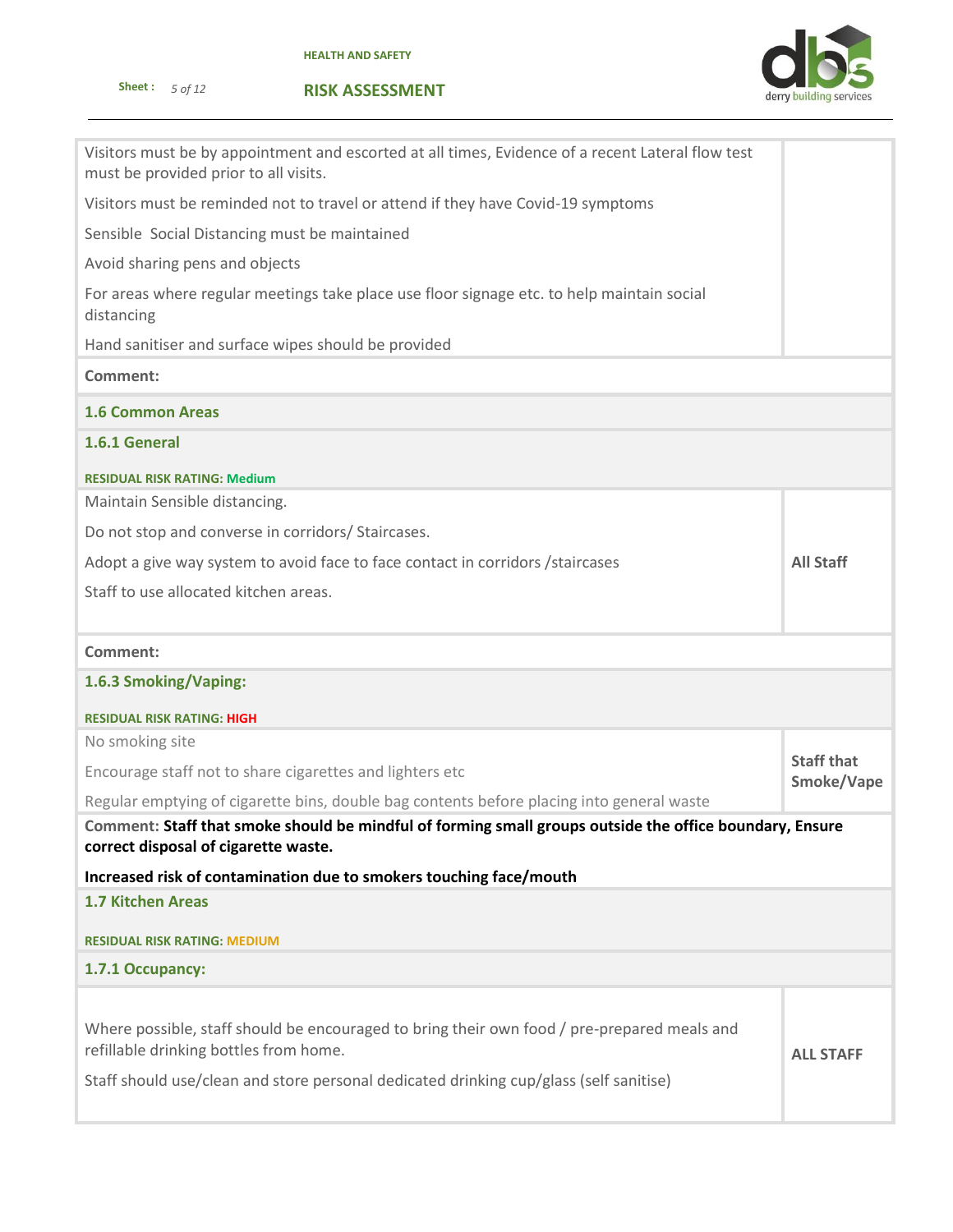



# **1.7.2 Cleaning:**

| Evidence suggests that the virus can exist for 72 hours on surfaces                                                                                                                                                                                                                                  |                               |
|------------------------------------------------------------------------------------------------------------------------------------------------------------------------------------------------------------------------------------------------------------------------------------------------------|-------------------------------|
| Premises should be thoroughly cleaned prior to increased occupation                                                                                                                                                                                                                                  |                               |
| Consider additional cleaning during the working day particularly in heavy trafficked areas                                                                                                                                                                                                           |                               |
| Hand cleaning facilities or hand sanitiser should be available at the entrance of any room where<br>people eat and should be used by staff when entering and leaving the area                                                                                                                        | <b>ALL STAFF</b>              |
| Catering Equipment - Kettles, Water Boilers, Water coolers', Toasters, Microwaves, etc. should be<br>subject to regular cleaning of taps, handles, and other hard surfaces and touch points.                                                                                                         |                               |
| Provide materials for 'self-sanitising' and cleaning before and after use                                                                                                                                                                                                                            |                               |
| Comment: Staff should advise Michelle Laing/ Elliot McGill when wipes and sanitiser need replacing.                                                                                                                                                                                                  |                               |
| 1.7.3 General:                                                                                                                                                                                                                                                                                       |                               |
| Crockery, eating utensils, cups etc. should be either disposable or should be brought by individuals<br>from home and returned with them at the end of the working day for washing etc.                                                                                                              |                               |
| Drinking water should be provided.                                                                                                                                                                                                                                                                   | <b>ALL STAFF</b>              |
| Local tea points should be subject to the same cleaning and self-sanitising regimes.                                                                                                                                                                                                                 |                               |
| 1.7.4 Fridges and Food Storage                                                                                                                                                                                                                                                                       |                               |
| All food and drink stored in fridges should be in sealed / resealable containers or packaging - with<br>the 'owners' name labelled - no open containers.                                                                                                                                             |                               |
| Fridges should be regularly cleaned at touch points                                                                                                                                                                                                                                                  |                               |
| Every Friday afternoon fridges should be emptied and thoroughly cleaned. Any products left<br>should be disposed of.                                                                                                                                                                                 |                               |
| Dry foods including cereals, bread, etc. should be stored in sealed containers or packaging and<br>kept in kitchen cupboards / areas or otherwise kept in sealed tins or plastic containers. Loose /<br>unsealed items of food must not be kept in offices / desks where they could attract rodents. | <b>ALL STAFF</b>              |
| Food waste should be disposed of in the correct kitchen bins or other designated bins. Clear any<br>spilled or dropped food and drink immediately.                                                                                                                                                   |                               |
| Consider arrangements for monitoring compliance                                                                                                                                                                                                                                                      |                               |
| <b>1.9 Outside Catering</b>                                                                                                                                                                                                                                                                          |                               |
| <b>RESIDUAL RISK RATING: MEDIUM</b>                                                                                                                                                                                                                                                                  |                               |
| Promote pre-ordering and pre-payment or payments should be taken by contactless methods<br>wherever possible.                                                                                                                                                                                        | <b>ALL STAFF</b>              |
| 1.11 Accidents, security and incident                                                                                                                                                                                                                                                                |                               |
| <b>RESIDUAL RISK RATING: MEDIUM</b>                                                                                                                                                                                                                                                                  |                               |
| In the event of an emergency people do not have to have to stay apart if it would be unsafe.                                                                                                                                                                                                         |                               |
| People involved in the assistance of others should ensure they follow sanitation measures<br>immediately afterwards.                                                                                                                                                                                 | <b>FIRST</b><br><b>AIDERS</b> |
| SPF701 to be completed and sent to H&S Department                                                                                                                                                                                                                                                    |                               |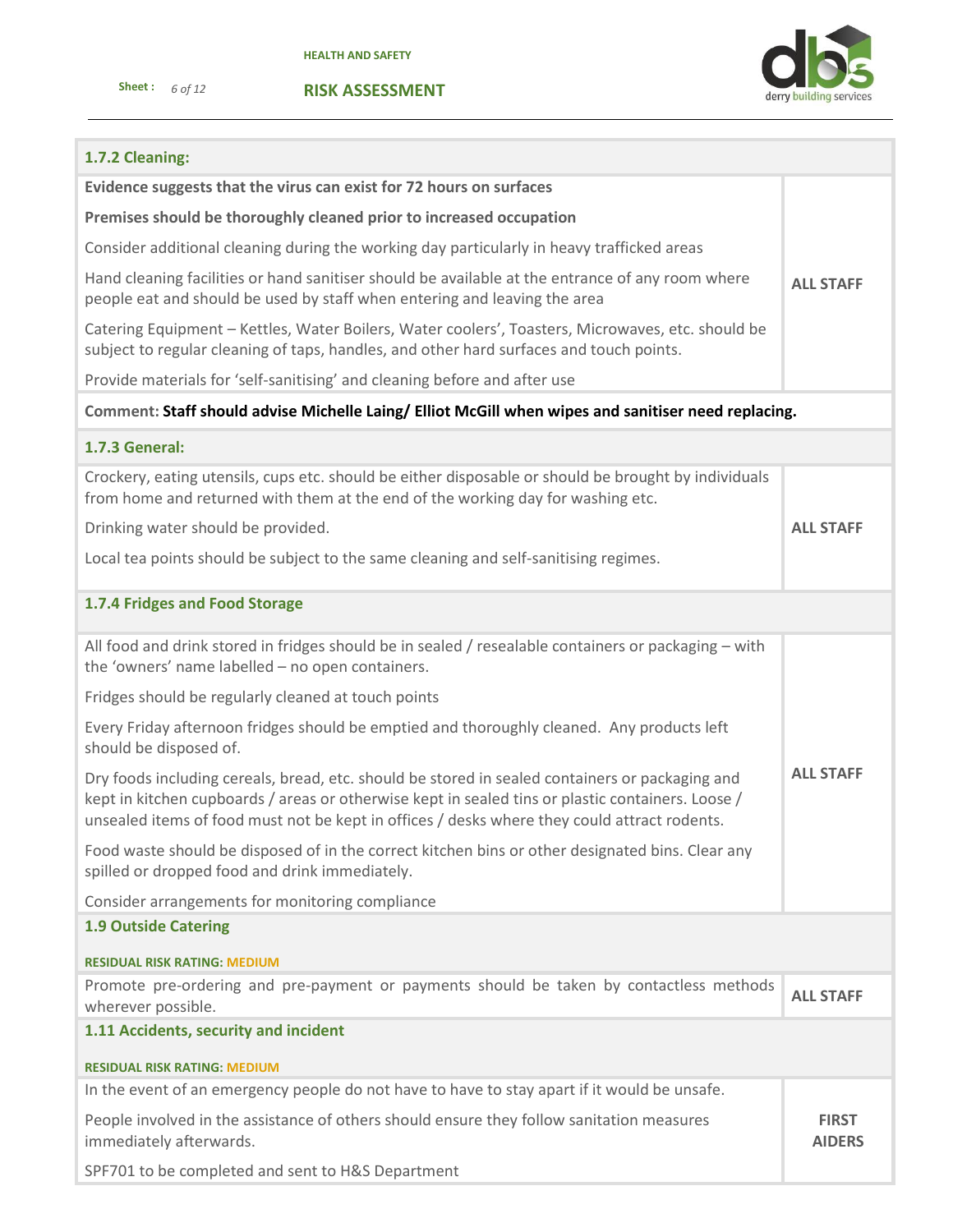



# **1.11.1 First Aid & Emergency:**

| The primary responsibility is to preserve life and first aid should be administered if required and<br>until the emergency services attend. In the event of a person requiring first aid assistance, it is<br>paramount that the first aider takes the necessary measures to protect themselves and the person<br>first aid treatment is being administered to. |                               |
|-----------------------------------------------------------------------------------------------------------------------------------------------------------------------------------------------------------------------------------------------------------------------------------------------------------------------------------------------------------------|-------------------------------|
| All first aiders should have face shield, face masks and disposable gloves available.                                                                                                                                                                                                                                                                           |                               |
| Simple first aid - plasters can be self-applied / self-administered under supervision form the first<br>aider.                                                                                                                                                                                                                                                  | <b>FIRST</b>                  |
| Emergency plans including contact details should be kept up to date                                                                                                                                                                                                                                                                                             | <b>AIDERS</b>                 |
| Availability of first aiders should be checked to ensure sufficient provision is available during<br>reduced building occupation or when planning staff rotas.                                                                                                                                                                                                  |                               |
| Be aware that emergency services are under great pressure and may not respond as quickly as usual;<br>Ensure first aiders are aware of the location of your local public Automatic Emergency Defibrillator<br>(AED locations) if not in the office building.                                                                                                    |                               |
| 1.11.2 Emergency evacuation planning:                                                                                                                                                                                                                                                                                                                           |                               |
| Where it is necessary to evacuate immediately, safety is the priority                                                                                                                                                                                                                                                                                           |                               |
| Check others have heard the alarm - help them evacuate if needed                                                                                                                                                                                                                                                                                                |                               |
| Leave by the nearest exit                                                                                                                                                                                                                                                                                                                                       |                               |
| Close doors behind you                                                                                                                                                                                                                                                                                                                                          |                               |
| Fire wardens should remind all to exit in a calm manner / maintain sensible social distancing as far<br>as possible                                                                                                                                                                                                                                             |                               |
| Availability of fire wardens should be checked to ensure coverage remains sufficient during<br>reduced building occupation and to ensure social distancing can be monitored.                                                                                                                                                                                    |                               |
| Muster points should be checked to ensure there is adequate space to assemble whilst being able<br>to maintain social distancing.                                                                                                                                                                                                                               | <b>FIRE</b><br><b>WARDENS</b> |
| Fire wardens should ensure that during building re-occupation, worker re-entry is allowed at a rate<br>to ensure workers are able to enter the building and disperse without compromising the 2-metre<br>distancing rule.                                                                                                                                       |                               |
| Fire doors may be left open to allow ventilation through the building and reduce contact points<br>during occupation                                                                                                                                                                                                                                            |                               |
| Fire wardens should undertake daily checks within the building to ensure housekeeping is<br>maintained to reduce the risk of fire.                                                                                                                                                                                                                              |                               |
| Fire doors must be closed at the end of the working day                                                                                                                                                                                                                                                                                                         |                               |
|                                                                                                                                                                                                                                                                                                                                                                 |                               |

| 2.0 Managing customers, visitors, and contractors:                                                                                          |                  |
|---------------------------------------------------------------------------------------------------------------------------------------------|------------------|
| <b>RESIDUAL RISK RATING: MEDIUM</b>                                                                                                         |                  |
| <b>2.1 Manage Contactors</b>                                                                                                                |                  |
| Reception areas should be reviewed to maintain a sensible social distance $-e.g.$ use of screens or<br>barriers and carpet / floor markings | <b>RECEPTION</b> |
| Mandatory signs and posters must be displayed.                                                                                              | <b>STAFF</b>     |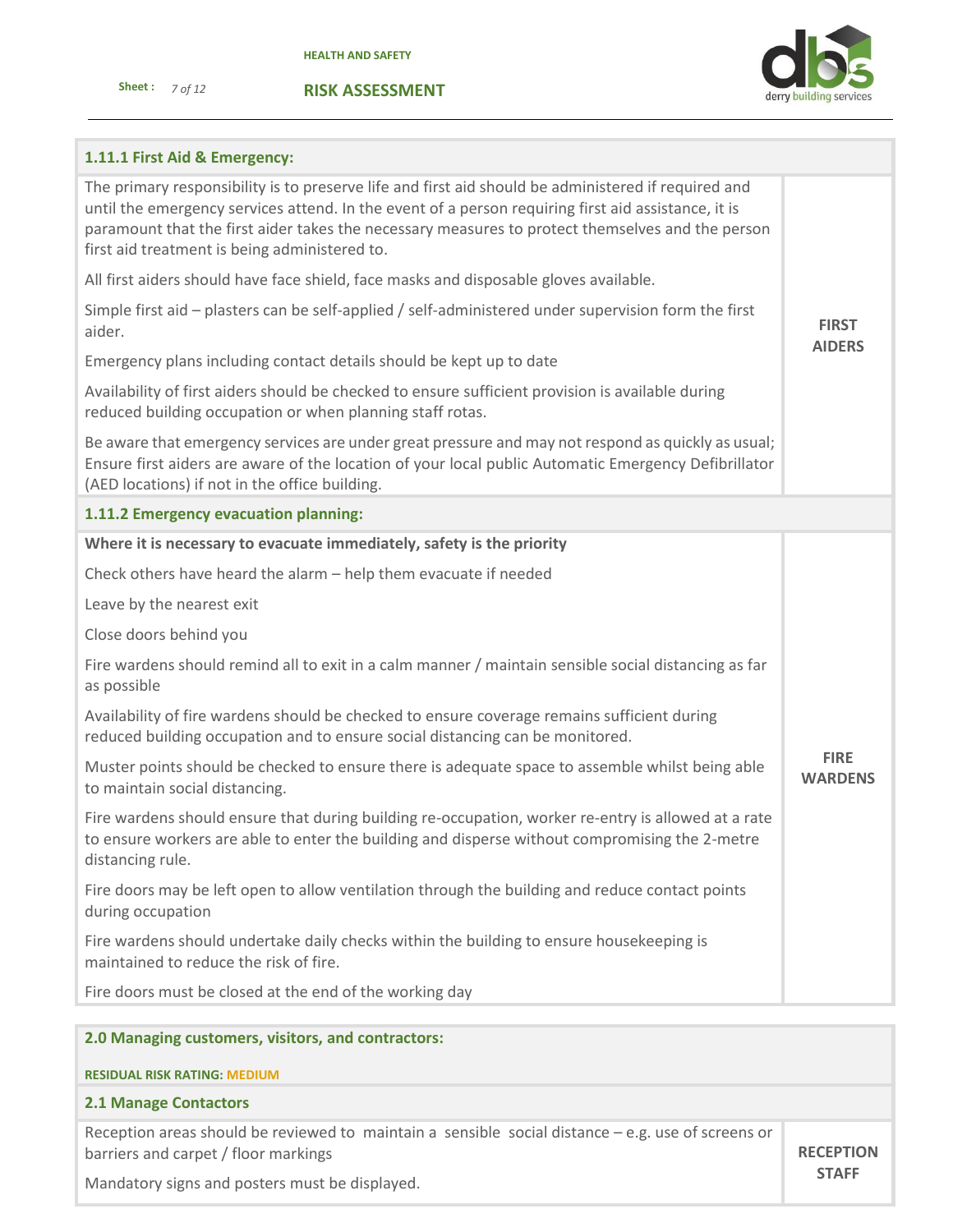

| Any seating should be regularly cleaned and laid out to maintain sensible social distancing.                                                                                                     |                                     |  |  |  |  |
|--------------------------------------------------------------------------------------------------------------------------------------------------------------------------------------------------|-------------------------------------|--|--|--|--|
| Visitor numbers must be limited and an essential need - promote remote connection                                                                                                                |                                     |  |  |  |  |
| Visitors should confirm whether they have any symptoms of coronavirus and refrained from<br>entering the building if symptoms are confirmed, evidence of a recent lateral flow test is required. |                                     |  |  |  |  |
| Make sure people are invited to sanitise their hands and observe sign-in / sign -out                                                                                                             |                                     |  |  |  |  |
| Visitors must be reminded of the rules relating to hygiene and social distancing, etc. specific to the<br>premises.                                                                              |                                     |  |  |  |  |
| Visitors to be escorted at all times                                                                                                                                                             |                                     |  |  |  |  |
| <b>2.1.2 Contractors</b>                                                                                                                                                                         |                                     |  |  |  |  |
| Review servicing and maintenance contracts to reduce interaction                                                                                                                                 |                                     |  |  |  |  |
| If work is required to take place, consider working hours and number of persons doing the works                                                                                                  |                                     |  |  |  |  |
| Risk Assessments must be in place and work should be planned to comply with Covid-19<br>Requirements for Contractors document/Management Briefing 128                                            | <b>MAINTENANCE</b><br><b>STAFF</b>  |  |  |  |  |
| Work should be planned to avoid working within 2m where possible                                                                                                                                 |                                     |  |  |  |  |
| Consult the H&S Department for reviewing risk assessments.                                                                                                                                       |                                     |  |  |  |  |
| Comment:                                                                                                                                                                                         |                                     |  |  |  |  |
| 2.2 Providing and explaining available guidance                                                                                                                                                  |                                     |  |  |  |  |
| Ensure public notices are visible to inform people to maintain social distancing in the workplace                                                                                                |                                     |  |  |  |  |
| Reception areas should display 'catch it kill it bin it' signage                                                                                                                                 |                                     |  |  |  |  |
| Provide signage on routes in the workplace to maintain social distancing                                                                                                                         | <b>PREMISES</b><br><b>MANAGER</b>   |  |  |  |  |
| Display emergency covid-19 procedure                                                                                                                                                             |                                     |  |  |  |  |
| Contractors should complete the DBS Covid 19 induction                                                                                                                                           |                                     |  |  |  |  |
| Comment:                                                                                                                                                                                         |                                     |  |  |  |  |
| 3.0 Cleaning the workplace                                                                                                                                                                       |                                     |  |  |  |  |
| <b>RESIDUAL RISK RATING: LOW</b>                                                                                                                                                                 |                                     |  |  |  |  |
| <b>3.1 Before Re-opening</b>                                                                                                                                                                     |                                     |  |  |  |  |
| <b>General Office Cleaning:</b>                                                                                                                                                                  |                                     |  |  |  |  |
| Start clean to stay clean.                                                                                                                                                                       |                                     |  |  |  |  |
| Premises should be thoroughly cleaned prior to increased occupation. Pay particular attention to<br>any areas which need a deep clean such as kitchens and carpets.                              | <b>CLEANING</b><br><b>STAFF</b>     |  |  |  |  |
| Ensure there are adequate cleaning products available                                                                                                                                            |                                     |  |  |  |  |
| Ensure there are adequate waste disposal arrangements in place                                                                                                                                   |                                     |  |  |  |  |
| 3.2 Keeping your workplace clean                                                                                                                                                                 |                                     |  |  |  |  |
| All premises shall establish a regime for regular cleaning of premises and particularly 'common'<br>touchpoints - handrails, door handles, etc. including:                                       | <b>PREMISES</b><br><b>MANAGER</b> / |  |  |  |  |
| Entrance reception areas including intercoms, reception desks and visitor chairs.<br>Taps and washing facilities                                                                                 | <b>CLEANING</b><br><b>STAFF</b>     |  |  |  |  |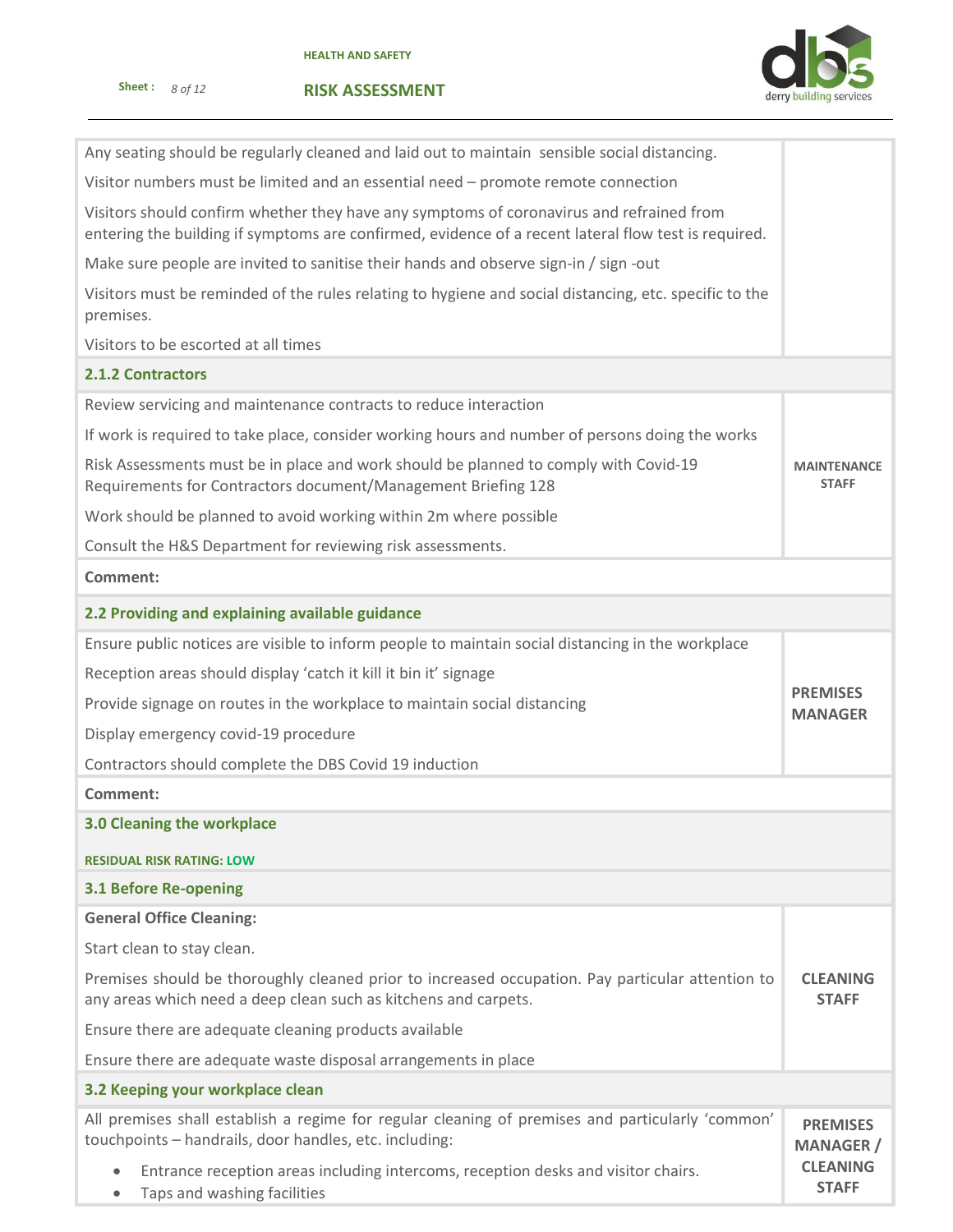

## **RISK ASSESSMENT**

| Door handles and push plates<br>$\bullet$<br>Hand rails on staircases and corridors<br>Lifts including control buttons<br>$\bullet$<br>All areas used for eating must be thoroughly cleaned at the end of each break and shift,<br>$\bullet$<br>including chairs, door handles, vending machines and payment devices<br>Telephone equipment<br>$\bullet$<br>Shared cables / chargers<br>$\bullet$<br>Keyboards, photocopiers and other office equipment should be cleaned after individual use<br>$\bullet$<br>Meeting rooms including tables, chairs, cupboard doors, telephones and controls for<br>$\bullet$<br>televisions and projectors. |                  |  |  |  |
|------------------------------------------------------------------------------------------------------------------------------------------------------------------------------------------------------------------------------------------------------------------------------------------------------------------------------------------------------------------------------------------------------------------------------------------------------------------------------------------------------------------------------------------------------------------------------------------------------------------------------------------------|------------------|--|--|--|
| Workspaces should be cleared, remove waste and all personal affects at the end of the day                                                                                                                                                                                                                                                                                                                                                                                                                                                                                                                                                      |                  |  |  |  |
| If cleaning after a known or suspected case of Covid-19 refer to specific guidance                                                                                                                                                                                                                                                                                                                                                                                                                                                                                                                                                             |                  |  |  |  |
| Provide additional cleaning during the work day particularly in heavily trafficked areas                                                                                                                                                                                                                                                                                                                                                                                                                                                                                                                                                       |                  |  |  |  |
| <b>Comment:</b>                                                                                                                                                                                                                                                                                                                                                                                                                                                                                                                                                                                                                                |                  |  |  |  |
| 3.3 Hygiene - handwashing, Sanitation facilities and toilets                                                                                                                                                                                                                                                                                                                                                                                                                                                                                                                                                                                   |                  |  |  |  |
| <b>Sanitary &amp; Cleaning Stations:</b>                                                                                                                                                                                                                                                                                                                                                                                                                                                                                                                                                                                                       |                  |  |  |  |
| Hand sanitiser shall be readily available in all work areas and provided at:                                                                                                                                                                                                                                                                                                                                                                                                                                                                                                                                                                   |                  |  |  |  |
| Building entrances – everyone is encouraged to sanitise their hands on entering our<br>$\circ$<br>premises.<br>In communal / shared spaces e.g. meeting rooms, hot desk areas, etc.<br>$\bigcirc$                                                                                                                                                                                                                                                                                                                                                                                                                                              |                  |  |  |  |
| Anti-bacterial cleaner / wipes should be provided and maintained in:                                                                                                                                                                                                                                                                                                                                                                                                                                                                                                                                                                           |                  |  |  |  |
| Reception - next to any electronic or manual sign-in / sign-out<br>$\bigcirc$<br>shared spaces - meeting rooms, hot desk areas, etc.<br>$\circ$<br>kitchens<br>$\circ$                                                                                                                                                                                                                                                                                                                                                                                                                                                                         | <b>ALL STAFF</b> |  |  |  |
| Printers / scanners, or other shared equipment<br>$\circ$                                                                                                                                                                                                                                                                                                                                                                                                                                                                                                                                                                                      |                  |  |  |  |
| These are provided for users to clean hard surfaces, etc. prior to use or occupation - 'self-sanitising'<br>and for cleaning after use to leave the area ready for the next user.                                                                                                                                                                                                                                                                                                                                                                                                                                                              |                  |  |  |  |
| <b>Toilets / Washing:</b>                                                                                                                                                                                                                                                                                                                                                                                                                                                                                                                                                                                                                      |                  |  |  |  |
| Some changes may be required to help main the sensible social distance requirements:                                                                                                                                                                                                                                                                                                                                                                                                                                                                                                                                                           |                  |  |  |  |
| Intermediate sinks and urinals may need to be taken out of use to maintain separation.<br>$\bullet$<br>Cubicles have a solid barrier so there should be no need to restrict access.<br>$\bullet$<br>Occupancy - this should be a matter of self-policing and etiquette<br>$\bullet$                                                                                                                                                                                                                                                                                                                                                            |                  |  |  |  |
| Regular cleaning of toilet flush, seats, cubicle doors and disabled handrails.                                                                                                                                                                                                                                                                                                                                                                                                                                                                                                                                                                 |                  |  |  |  |
| Warm air hand dryers should be cleaned regularly during the day, paper towel and towel roll hand<br>dryers should be regularly replenished to accommodate increased use.                                                                                                                                                                                                                                                                                                                                                                                                                                                                       |                  |  |  |  |
| Provide more waste facilities and more frequent rubbish collection                                                                                                                                                                                                                                                                                                                                                                                                                                                                                                                                                                             |                  |  |  |  |
| Signage in place to remind of regular sanitising and maintaining hygiene standards and good<br>handwashing technique together with reminders avoid touching face and to cough sneeze into a<br>tissue and binned safely etc                                                                                                                                                                                                                                                                                                                                                                                                                    |                  |  |  |  |
| Where possible provide paper towels as an alternative to hand-dryers                                                                                                                                                                                                                                                                                                                                                                                                                                                                                                                                                                           |                  |  |  |  |

**Comment: Toilet/Shower areas are maintained by the Landlord.**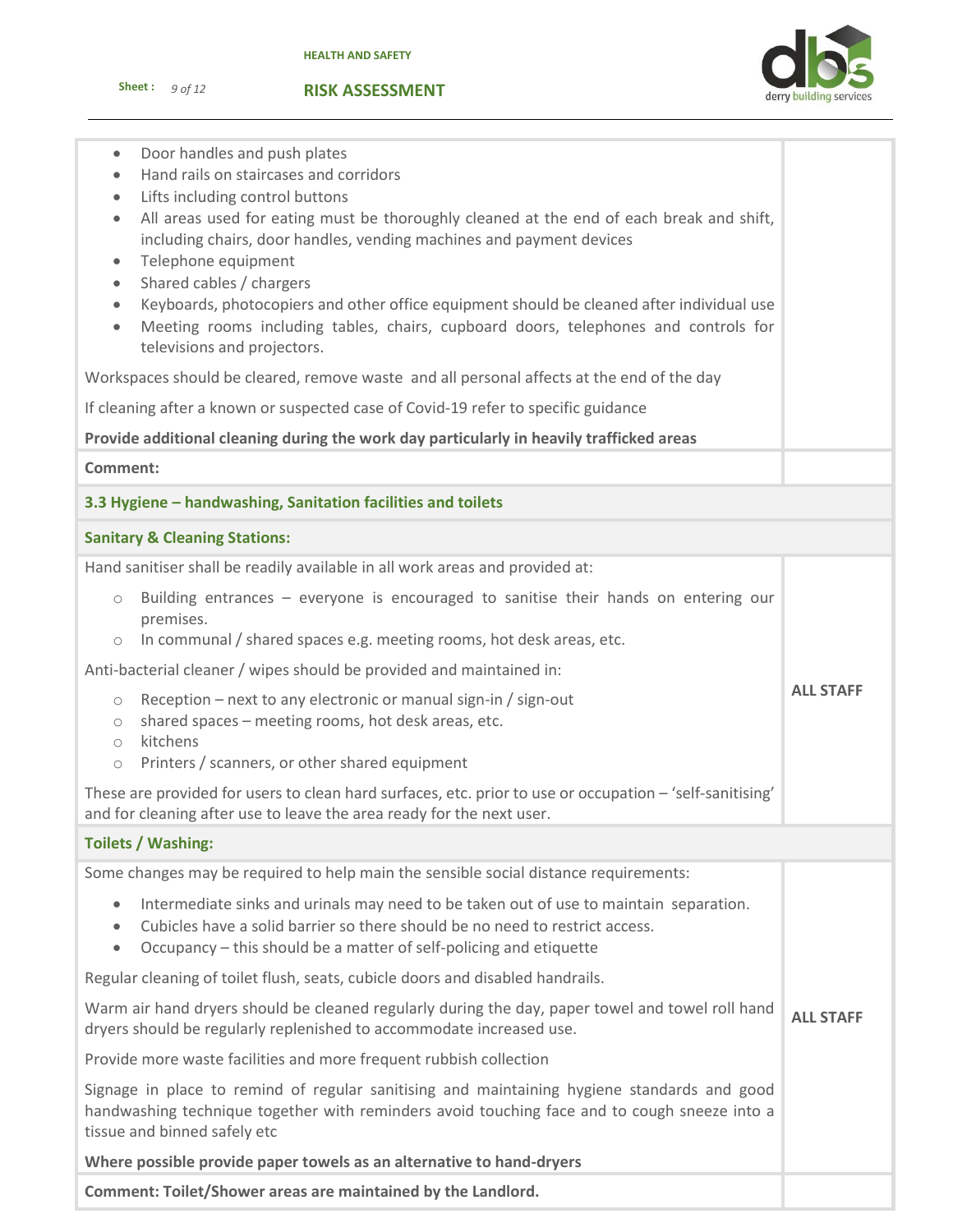direct contact, for example, by using drop-off points or transfer zones.

**Sheet :** *10 of 12* 





# **3.5 Handling equipment, materials, waste and onsite vehicles Waste:** Rubbish collection and storage points should be increased and emptied regularly throughout and at the end of each day including paper recycling. Food waste should be disposed of in the appropriate bins. Designated bins should be provided at all 'self-sanitising' stations PPE must be disposed of in dedicated, separate bins when used. Cleaning procedures for the parts of shared equipment you touch after each use eg Sack Trolleys Encouraging increased handwashing and introducing more handwashing facilities for workers handling goods and merchandise or providing hand sanitiser where this is not practical. Regular cleaning of vehicles that workers may take home. If cleaning after a known or suspected case of Covid-19 refer to specific guidance **Comment: 4.0 PPE and face coverings RESIDUAL RISK RATING: LOW 4.1 PPE 4.1.1 Face coverings** Wearing a face covering is precautionary and is not required in the workplace although it may be recommended or required elsewhere. If you choose to wear one, it is important to use face coverings properly: • Wash your hands thoroughly with soap and water for 20 seconds or use hand sanitiser before putting a face covering on, and after removing it. • When wearing a face covering, avoid touching your face or face covering, as you could contaminate them with germs from your hands. • Change your face covering if it becomes damp or if you've touched it. • Continue to wash your hands regularly. • Change and wash your face covering daily. • If the material is washable, wash in line with manufacturer's instructions. If it's not washable, dispose of it carefully in your usual waste. • Still practise social distancing wherever possible. **Comment: 5.0 Managing your workforce RESIDUAL RISK RATING: MEDIUM 5.1 Working groups** As far as possible, where people are split into teams or shift groups, fix these teams or shift groups so that where contact is unavoidable, this only happens between the same group of people. Identify areas where people have to directly pass things to each other, and find ways to remove **All STAFF**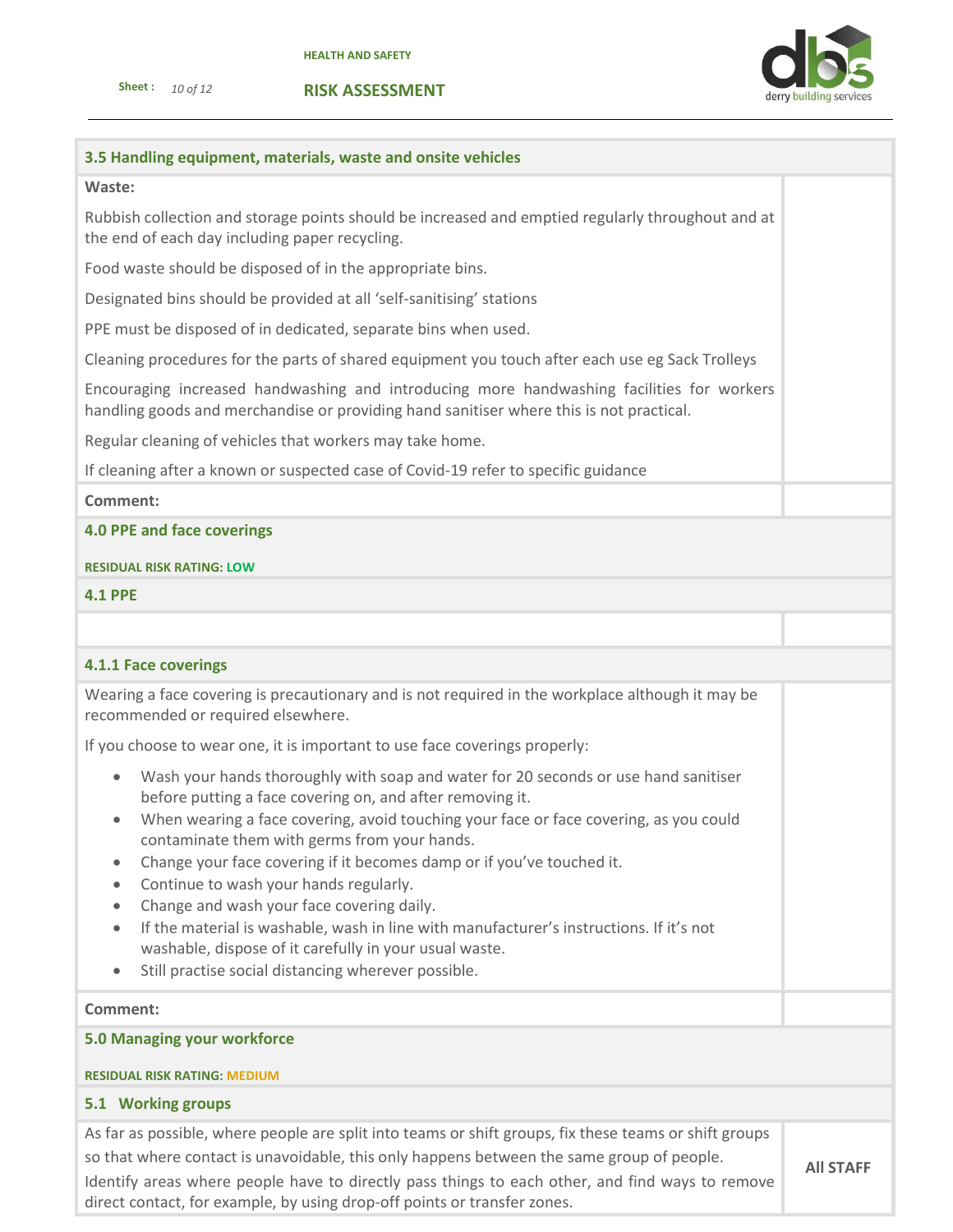**RISK ASSESSMENT**



## **5.2 Work related travel**

| Do not travel if you have coronavirus symptoms, are self-isolating or clinically vulnerable |  |  |  |  |
|---------------------------------------------------------------------------------------------|--|--|--|--|
|---------------------------------------------------------------------------------------------|--|--|--|--|

Is the journey necessary?

Minimising non-essential travel – consider remote options first.

Minimising the number of people travelling together in any one vehicle, using fixed travel partners, increasing ventilation when possible and avoiding sitting face-to-face.

If social distancing can't be met e.g. peak times, use face coverings

Travel packs provided – wipes/hand sanitisers/face coverings etc

Cleaning shared vehicles between shifts or on handover

Pool vehicles to be sanitised by the driver prior to handover

## **5.2.1 Cars, accommodations and visits**

Where staff are required to stay away from their home - ensure any overnight accommodation meets social distancing etc. guidelines

## **5.2.2 Deliveries to other sites**

Put in place procedures to minimise person-to-person contact during deliveries to other sites. Maintain consistent pairing where two-person deliveries are required.

Minimise contact during payments and exchange of documentation

## **5.3 Communications and training**

All workers to be briefed to understand Covid-19 Safety Procedures

### **5.3.1 Returning to work**

DBS Offices / Premises Induction to be distributed to all returning staff

Covid-19 Risk Assessment to be provided

Staff to sign to confirm this has been completed

# **5.3.2 Ongoing communications and signage**

Staff encouraged to raise concerns with line management prior to external bodies

Group HR to assist with staff issues

Group H&S Department to assist with premises requirements

Ensuring all staff receive business continuity communications to monitor and understand any changes to working environments and arrangements.

Promote good mental health including DBS mental health first aiders and government guidance

Promote staff Employee Assistance Programme

Consider groups for which English may not be their first language.

Communicate approaches and operational procedures to suppliers, customers or trade bodies to help their adoption and to share experience

**Comment:**